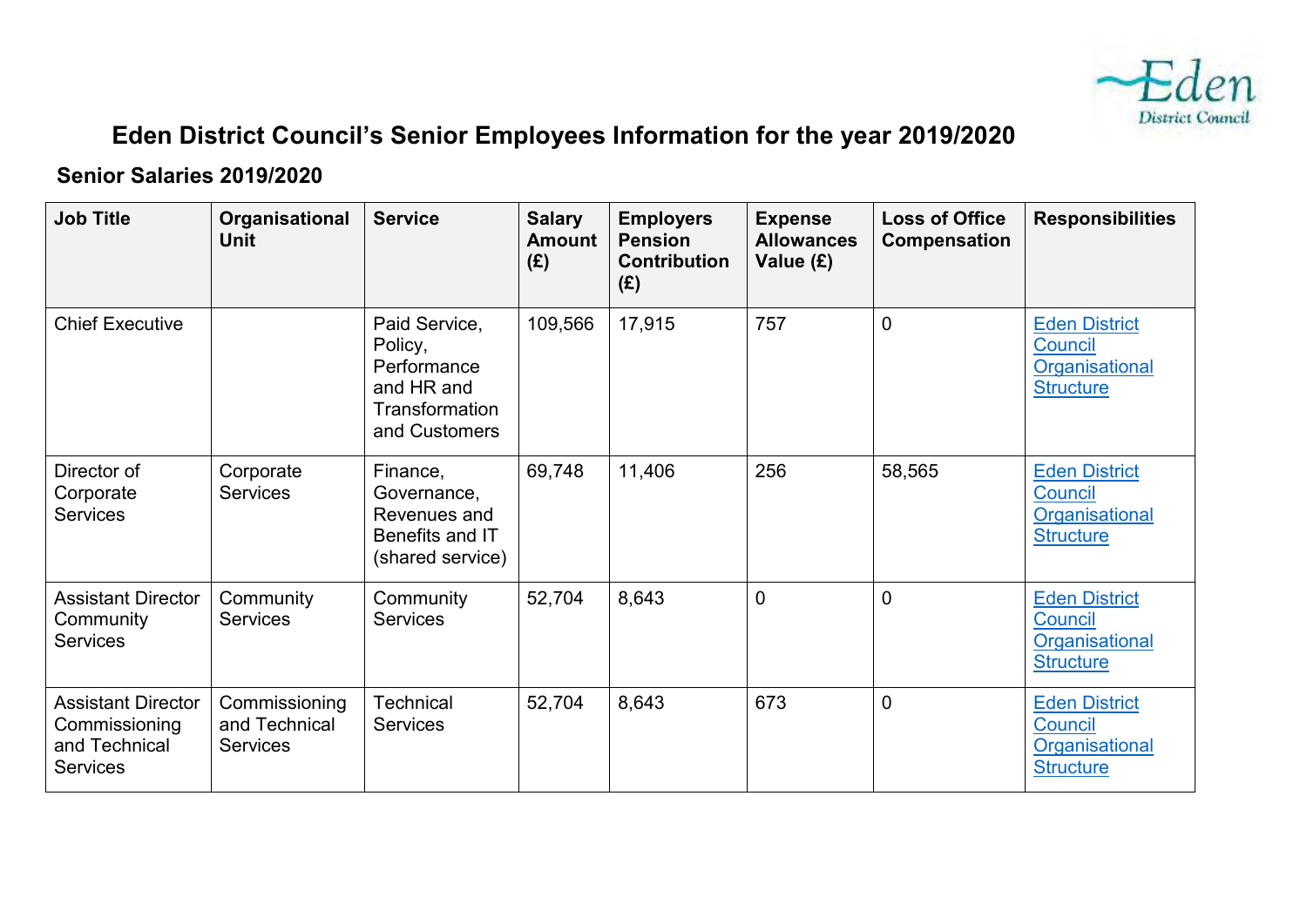| <b>Job Title</b>                                                     | Organisational<br><b>Unit</b>           | <b>Service</b>                  | <b>Salary</b><br><b>Amount</b><br>(E) | <b>Employers</b><br><b>Pension</b><br><b>Contribution</b><br>(E) | <b>Expense</b><br><b>Allowances</b><br>Value (£) | <b>Loss of Office</b><br>Compensation | <b>Responsibilities</b>                                               |
|----------------------------------------------------------------------|-----------------------------------------|---------------------------------|---------------------------------------|------------------------------------------------------------------|--------------------------------------------------|---------------------------------------|-----------------------------------------------------------------------|
| <b>Assistant Director</b><br>Planning and<br>Economic<br>Development | Planning and<br>Economic<br>Development | Governance                      | 52,988                                | 697                                                              | 14                                               | $\overline{0}$                        | <b>Eden District</b><br>Council<br>Organisational<br><b>Structure</b> |
| Head of Policy<br>Performance and<br>HR.                             | <b>Chief Executive</b>                  | Policy<br>Performance<br>and HR | 30,472                                | 5,018                                                            | 31                                               | 31,912                                | <b>Eden District</b><br>Council<br>Organisational<br><b>Structure</b> |